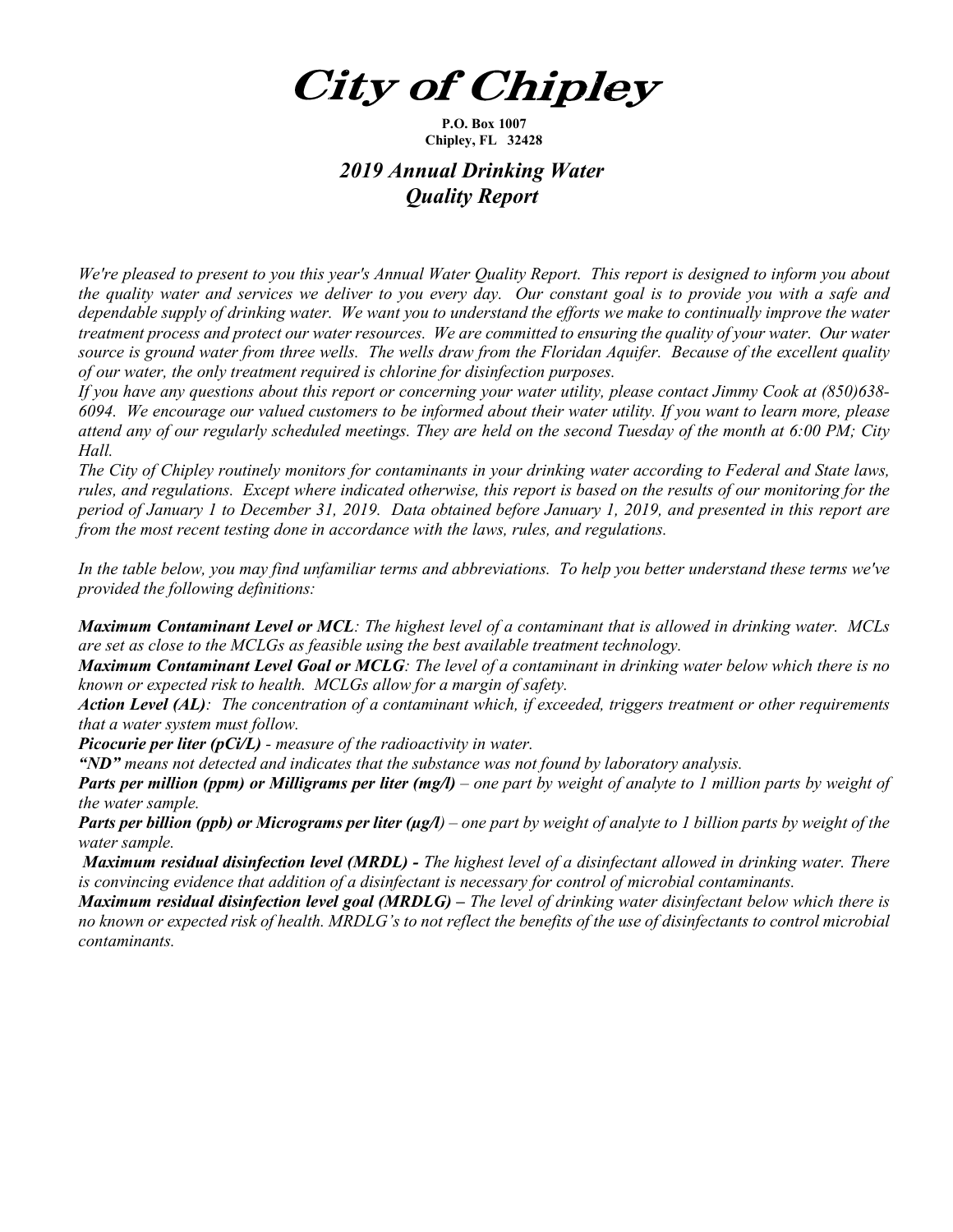| <b>Contaminant and Unit of</b><br><b>Measurement</b> | Dates of sampling<br>(mo. /yr.) | <b>MCL Violation</b><br>Y/N | Level<br><b>Detected</b> | <b>Range of</b><br><b>Results</b> | <b>MCLG</b>    | <b>MCL</b>     | <b>Likely Source of</b><br>Contamination                                                                           |  |  |  |
|------------------------------------------------------|---------------------------------|-----------------------------|--------------------------|-----------------------------------|----------------|----------------|--------------------------------------------------------------------------------------------------------------------|--|--|--|
| <b>Inorganic Contaminants</b>                        |                                 |                             |                          |                                   |                |                |                                                                                                                    |  |  |  |
| Nitrate (as Nitrogen) (ppm)                          | 03/19                           | N                           | 0.25                     | $ND-0.25$                         | 10             | 10             | Runoff from fertilizer<br>use; leaching from<br>septic tanks, sewage;<br>erosion of natural<br>deposits            |  |  |  |
| Barium (ppm)                                         | 04/17&1/18                      | N                           | 0.0057                   | $0.0035 -$<br>0.0057              | $\overline{2}$ | $\overline{2}$ | Discharge of drilling<br>waste; discharge from<br>metal refineries; erosion<br>of natural deposits                 |  |  |  |
| Chromium (ppb)                                       | 04/17&01/18                     | N                           | 3.1                      | $ND-3.1$                          | 100            | 100            | Discharge from steel<br>and pulp mills; erosion<br>of natural deposits                                             |  |  |  |
| Cyanide (ppb)                                        | 04/17&1/18                      | N                           | 5.3                      | $ND-5.3$                          | 200            | 200            | Discharge from<br>steel/metal factories;<br>discharge from plastic<br>and fertilizer factories                     |  |  |  |
| Sodium (ppm)                                         | 04/17&1/18                      | N                           | 2.6                      | $1.6 - 2.6$                       | N/A            | 160            | Salt water intrusion,<br>leaching from soil                                                                        |  |  |  |
| Arsenic (ppb)                                        | 04/17&01/18                     | N                           | 0.2                      | $ND-0.2$                          | $\mathbf{0}$   | 10             | Erosion of natural<br>deposits; runoff from<br>orchards; runoff from<br>glass and electronics<br>production wastes |  |  |  |
| Nickel (ppb)                                         | 04/17&01/18                     | N                           | 0.3                      | $ND-0.3$                          | N/A            | 100            | Pollution from mining<br>and refining operations.<br>Natural occurrence in<br>soil                                 |  |  |  |

## **2019 TEST RESULTS TABLE**

| <b>Contaminant and</b><br>Unit of<br><b>Measurement</b> | Dates of<br>sampling (mo/yr) | <b>MCL</b><br><b>Violation Y/N</b> | Level<br><b>Detected</b> | Range of<br><b>Results</b> | <b>MCLG</b> | MCL | <b>Likely Source of</b><br>Contamination |  |
|---------------------------------------------------------|------------------------------|------------------------------------|--------------------------|----------------------------|-------------|-----|------------------------------------------|--|
| <b>Radioactive Contaminants</b>                         |                              |                                    |                          |                            |             |     |                                          |  |
| Alpha emitters<br>(pCi/L)                               | $05/17&7/18-$<br>04/19       | N                                  | 0.5                      | $ND-0.5$                   |             | 15  | Erosion of natural<br>deposits           |  |
| Radium $226 + 228$ or<br>combined radium<br>(pCi/L)     | $05/17&7/18-$<br>04/19       | N                                  | 0.5                      | $ND-0.5$                   |             |     | Erosion of natural<br>deposits           |  |

| <b>Contaminant and Unit</b><br>of Measurement | Dates of<br>sampling<br>(mo. /yr.) | AL<br>exceeded<br>Y/N | 90th<br>Percentile<br>Result | No. of<br>sampling<br>sites<br>exceeding<br>the AL | <b>MCLG</b> | AL<br>(Action<br><b>Level</b> ) | <b>Likely Source of Contamination</b>                                                                        |  |  |
|-----------------------------------------------|------------------------------------|-----------------------|------------------------------|----------------------------------------------------|-------------|---------------------------------|--------------------------------------------------------------------------------------------------------------|--|--|
| <b>Lead and Copper (Tap Water)</b>            |                                    |                       |                              |                                                    |             |                                 |                                                                                                              |  |  |
| Copper (tap water)<br>(ppm)                   | $06/17 -$<br>09/17                 | N                     | 0.2                          | $0$ OF $20$                                        | 1.3         | 1.3                             | Corrosion of household plumbing systems;<br>erosion of natural deposits; leaching from wood<br>preservatives |  |  |
| Lead (tap water)<br>(ppb)                     | $06/17-$<br>09/17                  | N                     | 1.00                         | $0$ OF $20$                                        | $\theta$    | 15                              | Corrosion of household plumbing systems, erosion<br>of natural deposits                                      |  |  |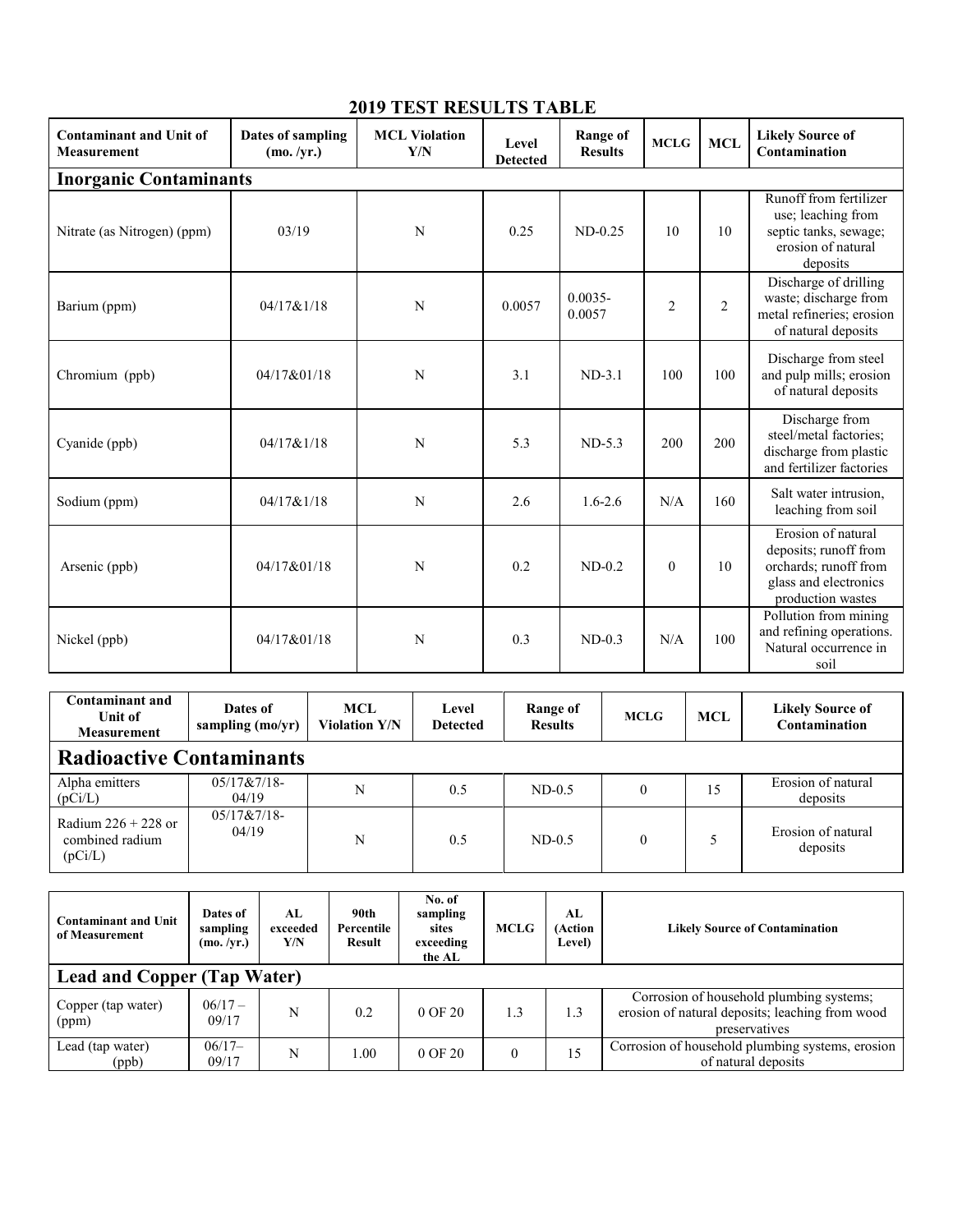| <b>Contaminant and Unit of</b><br><b>Measurement</b> | Dates of<br>sampling<br>(mo/yr) | <b>MCL</b><br><b>Violation</b><br>Y/N | Level<br><b>Detected</b> | Range of<br><b>Results</b> | <b>MCLG</b> | <b>MCL</b> | <b>Likely Source of</b><br>Contamination                   |  |  |
|------------------------------------------------------|---------------------------------|---------------------------------------|--------------------------|----------------------------|-------------|------------|------------------------------------------------------------|--|--|
| <b>Volatile Organic Contaminants</b>                 |                                 |                                       |                          |                            |             |            |                                                            |  |  |
| $1,1$ – Dichloroethylene (ppb)                       | $05/17$ &<br>$07/18-$<br>06/19  | N                                     | 0.15                     | $ND-1.2$                   |             |            | Discharge from<br>industrial chemical<br>factories         |  |  |
| Dichloromethane (ppb)                                | $05/17$ &<br>$07/18-$<br>06/19  | N                                     | 0.089                    | $ND-0.71$                  |             |            | Discharge from<br>pharmaceutical and<br>chemical factories |  |  |

| Disinfectant or<br><b>Contaminant and Unit</b><br>of Measurement | Dates of<br>sampling<br>(mo. /yr.) | <b>MRDL</b> or<br><b>MCL</b><br><b>Violation</b><br>Y/N | Level<br><b>Detected</b> | Range of<br><b>Results</b> | <b>MCLG</b> or<br><b>MRDLG</b> | MCL or<br><b>MRDL</b>  | <b>Likely Source of Contamination</b>     |  |  |
|------------------------------------------------------------------|------------------------------------|---------------------------------------------------------|--------------------------|----------------------------|--------------------------------|------------------------|-------------------------------------------|--|--|
| <b>Stage 2 Disinfectant/Disinfection By-Product (D/DBP)</b>      |                                    |                                                         |                          |                            |                                |                        |                                           |  |  |
| Chlorine (ppm)-<br>Stage 1                                       | $01/19-$<br>12/19                  | N                                                       | RAA<br>$= 0.43$          | $0.3 - 0.42$               | <b>MRDLG</b><br>$=4$           | <b>MRDL</b><br>$= 4.0$ | Water additive used to control microbes   |  |  |
| TTHM (Total<br>trihalomethanes)<br>(ppb)                         | 08/19                              | N                                                       | 2.9                      | N/A                        | N/A                            | $MCL =$<br>80          | By-product of drinking water disinfection |  |  |
| Haloacetic Acids<br>$(HAA5)$ (ppb)                               | 08/19                              | N                                                       | 3.4                      | N/A                        | N/A                            | 60                     | By-product of drinking water disinfection |  |  |

*The sources of drinking water (both tap water and bottled water) include rivers, lakes, streams, ponds, reservoirs, springs, and wells. As water travels over the surface of the land or through the ground, it dissolves naturally occurring minerals and, in some cases, radioactive material, and can pick up substances resulting from the presence of animals or from human activity.*

*Contaminants that may be present in source water include:*

- *(A) Microbial contaminants, such as viruses and bacteria, which may come from sewage treatment plants, septic systems, agricultural livestock operations, and wildlife.*
- *(B) Inorganic contaminants*, *such as salts and metals, which can be naturally-occurring or result from urban stormwater runoff, industrial or domestic wastewater discharges, oil and gas production, mining, or farming.*
- *(C) Pesticides and herbicides, which may come from a variety of sources such as agriculture, urban stormwater runoff, and residential uses.*
- *(D) Organic chemical contaminants*, *including synthetic and volatile organic chemicals, which are byproducts of industrial processes and petroleum production, and can, also, come from gas stations, urban stormwater runoff, and septic systems.*
- *(E) Radioactive contaminants*, *which can be naturally occurring or be the result of oil and gas production and mining activities.*

*In order to ensure that tap water is safe to drink, the EPA prescribes regulations, which limit the amount of certain contaminants in water provided by public water systems. The Food and Drug Administration (FDA) regulations establish limits for contaminants in bottled water, which must provide the same protection for public health.*

*Drinking water, including bottled water, may reasonably be expected to contain at least small amounts of some contaminants. The presence of contaminants does not necessarily indicate that the water poses a health risk. More information about contaminants and potential health effects can be obtained by calling the Environmental Protection Agency's Safe Drinking Water Hotline at 1-800-426-4791.*

*Due to administrative oversight during the year, our office failed to timely submit a report required under the Safe Drinking Water Act to DEP. This violation has no impact on the quality of the water our customers received, and it posed no risk to public health. The report was due July 10, 2019 but was delivered in August 5, 2019. We have established a report tracking file to ensure that all reporting requirements are met in the future.*